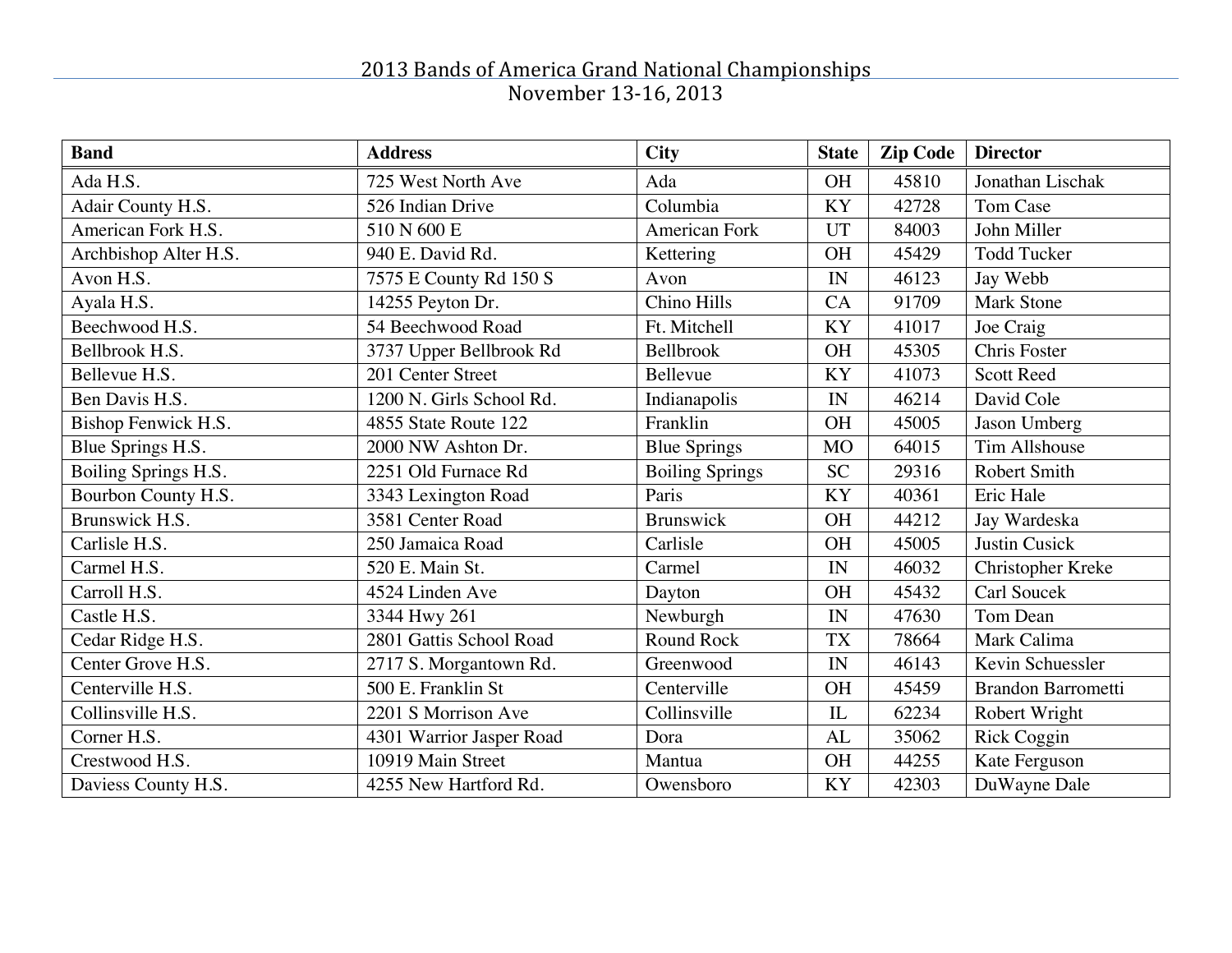| DeSoto Central H.S.    | 2911 Central Parkway        | Southaven           | <b>MS</b>    | 38672 | Dennis Cox           |
|------------------------|-----------------------------|---------------------|--------------|-------|----------------------|
| Dobyns-Bennett H.S.    | 1800 Legion Drive           | Kingsport           | <b>TN</b>    | 37664 | Lafe Cook            |
| Dublin Coffman H.S.    | 6780 Coffman Rd.            | Dublin              | <b>OH</b>    | 43017 | Jeremy Bradstreet    |
| East Clinton H.S.      | 174 Larrick Rd.             | Sabina              | <b>OH</b>    | 45169 | <b>Samuel Minge</b>  |
| Father Ryan H.S.       | 700 Norwood Dr.             | Nashville           | <b>TN</b>    | 37204 | Jereme Frey          |
| Franklin H.S.          | 810 Hillsboro Rd.           | Franklin            | <b>TN</b>    | 37167 | David Aydelott       |
| Godwin Heights H.S.    | 50 35 <sup>th</sup> St. SW  | Wyoming             | MI           | 49548 | Ryan Miller          |
| Green Hope H.S.        | 2500 Carpenter-Upchurch Rd. | Cary                | NC           | 27519 | <b>Brian Myers</b>   |
| Greendale H.S.         | 6801 Southway               | Greendale           | WI           | 53129 | Tom Reifenberg       |
| Hamilton H.S.          | 1165 Eaton Ave              | Hamilton            | <b>OH</b>    | 45013 | Paul Dixon           |
| Harrison H.S.          | 4500 Due West Road          | Kennesaw            | <b>GA</b>    | 30152 | <b>Josh Ray</b>      |
| Herscher H.S.          | 501 North Main St.          | Herscher            | $\mathbf{I}$ | 60941 | Rachael Dickman      |
| Indian Hill H.S.       | 6865 Drake Road             | Cincinnati          | <b>OH</b>    | 45243 | Donald Barker        |
| Jenison H.S.           | 2140 Bauer Rd.              | Jenison             | MI           | 49428 | Dave Zamborsky       |
| Jenks H.S.             | 205 East B St.              | Jenks               | OK           | 74037 | <b>Scott Hillock</b> |
| L.D. Bell H.S.         | 1601 Brown Trail            | Hurst               | <b>TX</b>    | 76054 | Van Mathews          |
| La Salle H.S.          | 3091 W. North Bend Rd.      | Cincinnati          | <b>OH</b>    | 45239 | <b>Brian Fischer</b> |
| Lake Central H.S.      | 8400 Wicker Ave             | St. John            | IN           | 46373 | Chris Harmon         |
| Lake Hamilton H.S.     | 280 Wolf St.                | Pearcy              | <b>AR</b>    | 71964 | Jon Shultz           |
| Lake Orion H.S.        | 495 E. Scripps Rd.          | Lake Orion          | MI           | 48360 | Michael Steele       |
| Lake Park H.S.         | 500 W. Bryn Mawr            | Roselle             | IL           | 60172 | Mike Chiodo          |
| Lakeland H.S.          | 1630 Bogie Lake Road        | White Lake          | MI           | 48383 | Robert Green         |
| Lawrence Central H.S.  | 7300 E. 56th St.            | Indianapolis        | IN           | 46226 | Randy Greenwell      |
| Licking Valley H.S.    | 100 Hainsview Drive         | <b>Newark</b>       | <b>OH</b>    | 43055 | Sean Bradley         |
| Lockport Township H.S. | 1333 East 7th               | Lockport            | IL           | 60441 | <b>Brian Covey</b>   |
| Logan Elm H.S.         | 9579 Tarlton Road           | Circleville         | <b>OH</b>    | 43113 | James Chickrell      |
| Marcus H.S.            | 5707 Morriss Rd.            | <b>Flower Mound</b> | <b>TX</b>    | 75028 | Amanda Drinkwater    |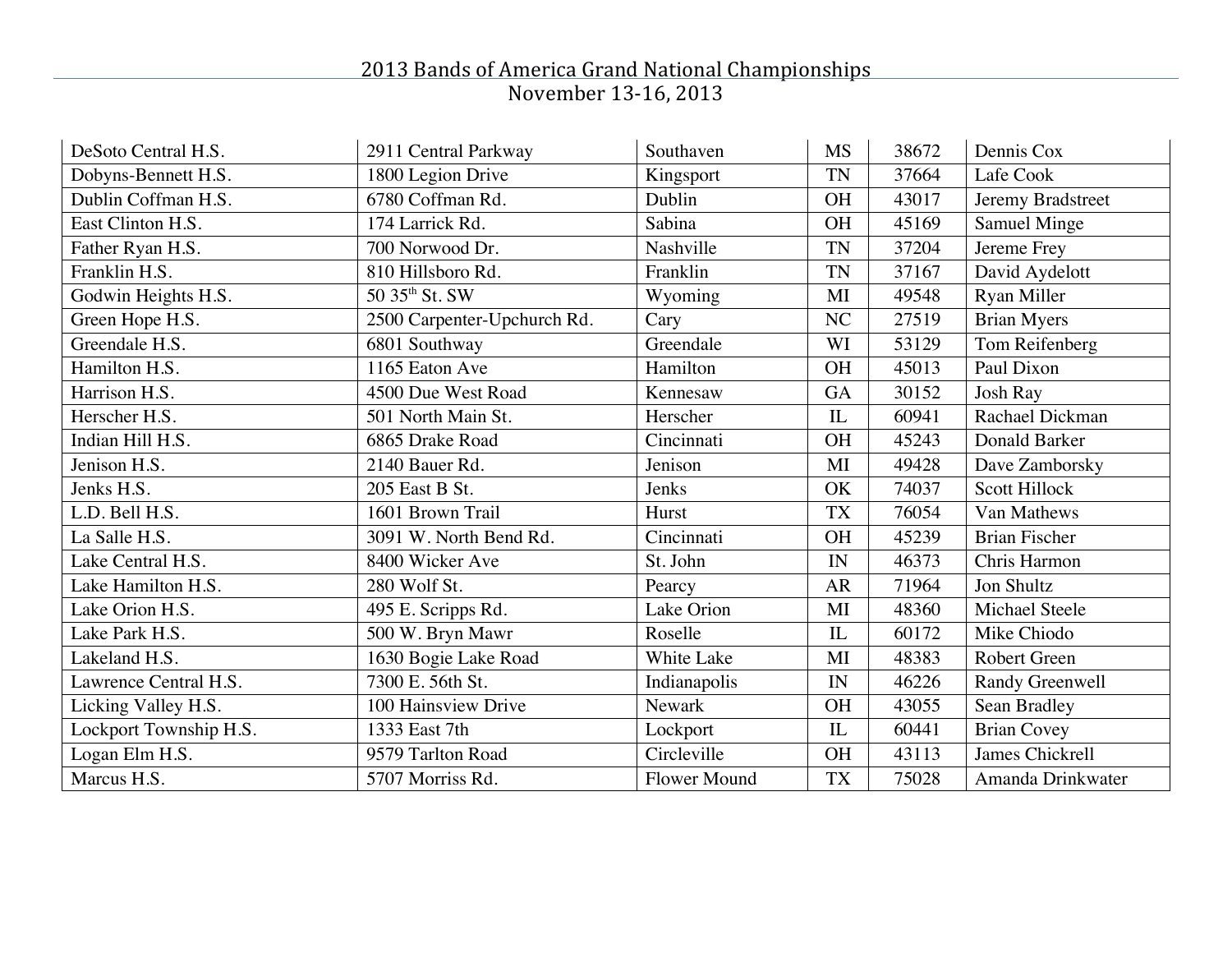| Marian Catholic H.S.             | 700 Ashland Ave                 | Chicago Heights    | IL        | 60411 | Greg Bimm                 |
|----------------------------------|---------------------------------|--------------------|-----------|-------|---------------------------|
| Meade County H.S.                | 938 Old State Rd.               | Brandenburg        | KY        | 40108 | Chris McGee               |
| Metamora Township H.S.           | 101 West Madison                | Metamora           | IL        | 61548 | <b>Christopher Render</b> |
| Miamisburg H.S.                  | 1860 Belvo Road                 | Miamisburg         | <b>OH</b> | 45342 | Steve Aylward             |
| Milton-Union H.S.                | 221 S Jefferson St              | <b>West Milton</b> | <b>OH</b> | 45383 | <b>Ronald Duncan</b>      |
| Monrovia H.S.                    | 205 S. Chestnut St.             | Monrovia           | IN        | 46157 | Brian Willett             |
| Mustang H.S.                     | 906 S. Heights Dr.              | <b>Mustang</b>     | OK        | 73064 | Ryan Edgmon               |
| North Hardin H.S.                | 801 S. Logsdon Pkwy.            | Radcliff           | <b>KY</b> | 40160 | <b>Brian Froedge</b>      |
| North Laurel H.S.                | 1300 E. Hal Rogers Parkway      | London             | <b>KY</b> | 40741 | David McFadden            |
| Northmont H.S.                   | 4916 West National Rd.          | Clayton            | <b>OH</b> | 45315 | Andrew Brough             |
| Norton H.S.                      | 4128 S. Cleveland-Massillon Rd. | Norton             | <b>OH</b> | 44203 | Thomas Chiera             |
| O'Fallon Township H.S.           | 600 S. Smiley                   | O'Fallon           | IL        | 62269 | Melissa Gustafson-hinds   |
| Panther Creek H.S.               | 6770 McCrimmon Parkway          | Cary               | NC        | 27519 | Jon Swofford              |
| Plymouth-Canton Educational Park | 8400 Beck Rd.                   | Canton             | MI        | 48187 | David Armbruster          |
| Pulaski County H.S.              | 511 University Drive            | Somerset           | <b>KY</b> | 42501 | <b>Scott Sexton</b>       |
| Reeths-Puffer H.S.               | 1545 N. Roberts Road            | Muskegon           | MI        | 49445 | <b>Charles Hodson</b>     |
| Rockford H.S.                    | 4100 Kroes Road                 | Rockford           | MI        | 49341 | <b>Brian Phillips</b>     |
| Rockwood Summit H.S.             | 1780 Hawkins Road               | Fenton             | <b>MO</b> | 63026 | Joe Padawan               |
| Round Rock H.S.                  | 300 N. Lake Creek Drive         | Round Rock         | <b>TX</b> | 78681 | David Mobley              |
| Saint James School               | 6010 Vaughn Road                | Montgomery         | AL        | 36116 | <b>Susan Smith</b>        |
| Shortridge Magnet H.S.           | 3401 N. Meridian St.            | Indianapolis       | IN        | 46208 | Kathryn Spangler          |
| Southern H.S.                    | <b>Box 98</b>                   | Racine             | <b>OH</b> | 45771 | <b>Chad Dodson</b>        |
| Southmoore H.S.                  | 2901 S. Santa Fe                | Moore              | OK        | 73170 | <b>Adam Mewhorter</b>     |
| Springboro H.S.                  | 1675 S Main St                  | Springboro         | <b>OH</b> | 45066 | Jeffrey Runge             |
| Stebbins H.S.                    | 1900 Harshman Rd                | Dayton             | <b>OH</b> | 45424 | Kenneth Carpenter         |
| Talawanda H.S.                   | 5301 University Park Blvd.      | Oxford             | <b>OH</b> | 45056 | <b>Richard Gonzales</b>   |
| Taylor County H.S.               | 300 Ingram Ave.                 | Campbellsville     | KY        | 42718 | Stephen Bishop            |